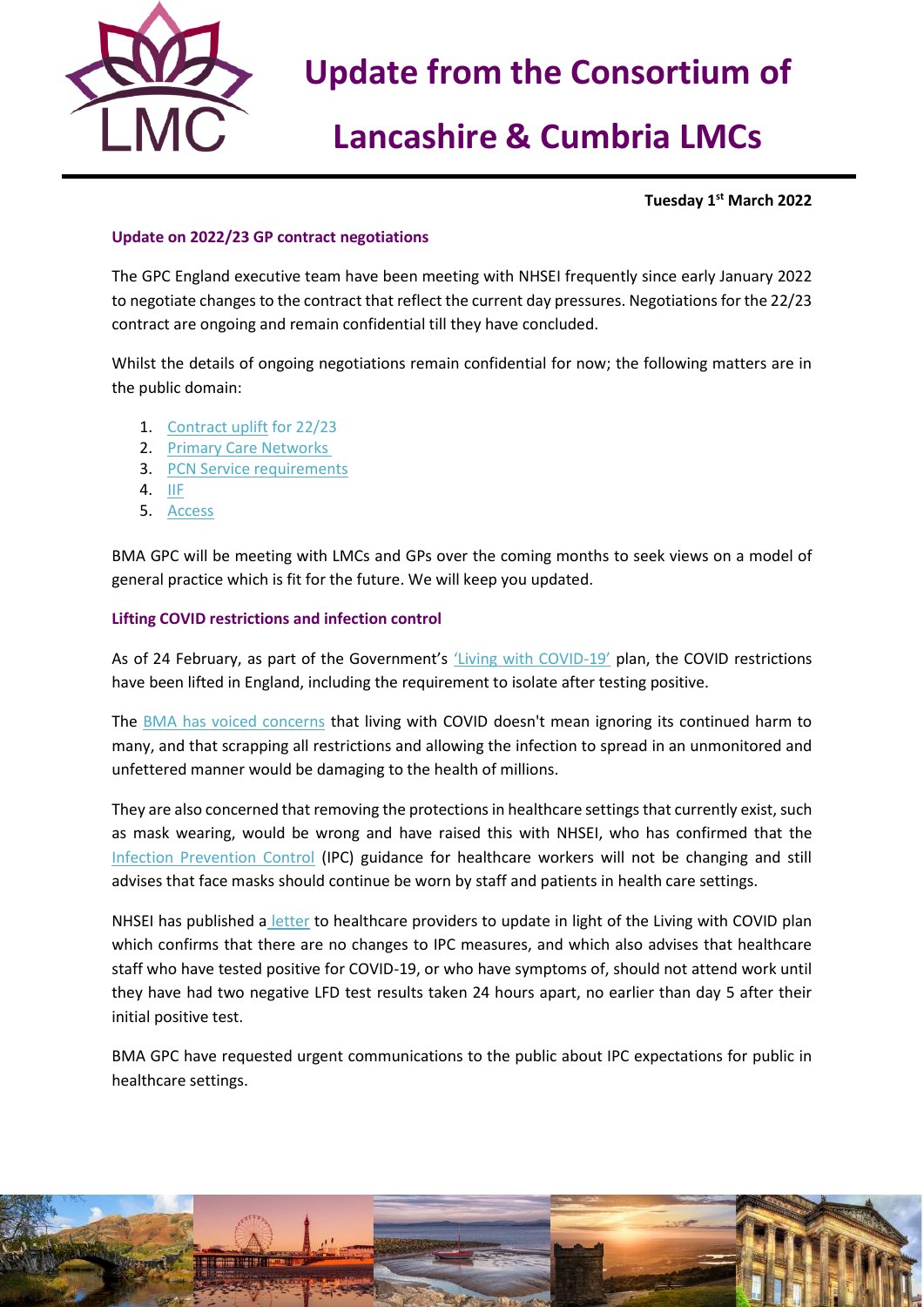

# **Update from the Consortium of**

# **Lancashire & Cumbria LMCs**

#### **COVID-19 vaccination programme**

#### COVID-19 vaccination for all 5–11-year-olds

Following the lates[t JCVI guidance on vaccinations for all 5-11 year olds,](https://www.gov.uk/government/publications/jcvi-update-on-advice-for-covid-19-vaccination-of-children-aged-5-to-11/jcvi-statement-on-vaccination-of-children-aged-5-to-11-years-old) NHSEI has published [guidance](https://www.england.nhs.uk/coronavirus/publication/updated-jcvi-advice-for-vaccinating-5-to-11-year-olds/) on the actions to take to begin administering vaccinations to 5-11 year-olds from the beginning of April.

The COVID-19 vaccination [enhanced service specification](https://www.england.nhs.uk/coronavirus/publication/enhanced-service-specification-phase-3-coronavirus-vaccination/) will be extended and is being updated to align with the JCVI guidance as well as the next steps guidance (below), and will be published shortly.

#### Next steps for vaccination programme

NHSEI has sent out a [letter setting out the next steps of the vaccination programme](https://www.england.nhs.uk/coronavirus/publication/next-steps-for-the-nhs-covid-19-vaccination-programme-planning-and-delivery/) asking local systems to plan for the April to September period, advising that general practice should focus on delivery of core/routine services to patients, and that it is likely that PCN sites will 'hibernate' over that period whilst being prepared to stand back up if there is a surge. Provision of COVID vaccinations over that period will be through mass vaccination sites and pharmacies, although in limited circumstances, where appropriate and agreed with local systems, PCN sites might still be utilised. Read more in th[e planning parameters document.](https://www.england.nhs.uk/coronavirus/wp-content/uploads/sites/52/2022/02/C1597-Planning-parameters-for-2022-23.pdf)

The letter also announced that a second booster programme will commence in Autumn 2022, which will be limited to over 75s, care home residents and severely immuno-compromised - it will not include health and care staff. The NHSEI letter also requests local systems about preference for delivery of the further booster programme from September.

The BMA GPC will continue to engage with NHSEI on this over the spring and summer.

#### **[Check your NHS pension scheme protection](https://bma-mail.org.uk/t/JVX-7OXDH-ZIK0ZJ-4OFXO2-1/c.aspx)**

If you have maintained enhanced protection under the 1995 or 2008 sections, be aware this will be lost when you transition to the 2015 scheme on 1 April 2022. Members should consider opting out of the NHS pension if they want to retain the enhanced or fixed protection and do so by 31 March 2022 – it is important that you ensure that PCSE effects this promptly. [Read more](https://www.bma.org.uk/pay-and-contracts/pensions/tax/nhs-pension-lifetime-allowance)

#### **NHS Elective Recovery Plan**

The BMAs comprehensiv[e summary and analysis of the new NHS Elective Recovery Plan](https://www.bma.org.uk/media/5082/bma-members-briefing-on-the-elective-care-recovery-plan-feb-2022.pdf) has now been published. The recovery plan sets out a range of ambitions, policies, and programmes targeted at reducing the elective care backlog in England over the next three years.

GPC England has encouraged NHSEI to develop a support package so general practices can deliver recovery and deal with the backlog in long-term conditions. The briefing analyses the key details of the plan  $-$  read it [here.](https://www.bma.org.uk/media/5082/bma-members-briefing-on-the-elective-care-recovery-plan-feb-2022.pdf)